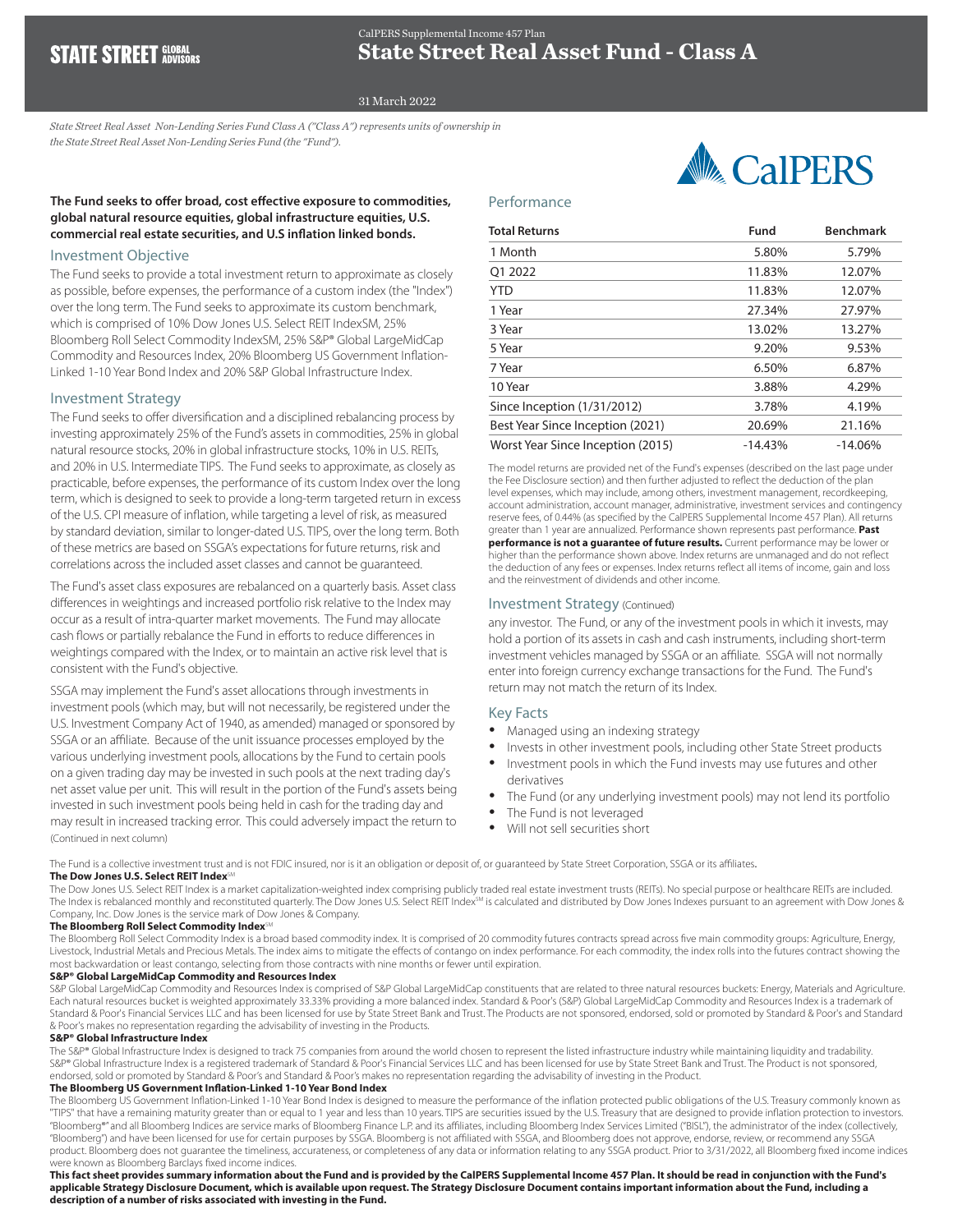| Beta (Trailing 36 Months)                  | 0.97        |
|--------------------------------------------|-------------|
| Standard Deviation (Annualized 36 Months)  | 12.88%      |
| Turnover (As-of FYE 12/31)                 | 33.03%      |
| <b>Real Asset REIT</b>                     |             |
| Number of Holdings                         | 116         |
| Weighted Average Market Cap (\$M)          | \$33,798.72 |
| <b>Real Asset Natural Resources</b>        |             |
| Price/Earnings (Forward 12 Months)         | 9.6x        |
| Price/Book Ratio                           | 2.1x        |
| Annual Dividend Yield (Trailing 12 Months) | 3.57%       |
| <b>Total Number of Holdings</b>            | 189         |
| Weighted Average Market Cap (\$M)          | \$88,668.82 |
| <b>Real Asset U.S. TIPS</b>                |             |
|                                            |             |

| Real Yield    | $-1.13%$ |
|---------------|----------|
| Real Duration | 4.79     |
| Convexity     | 0.30     |

## Sector Weights

#### **Real Asset REIT**

| Industrial              | 19.60% |
|-------------------------|--------|
| Apartments              | 18.94  |
| Self-Storage            | 10.45  |
| <b>Strip Centers</b>    | 10.29  |
| Healthcare              | 10.25  |
| Office                  | 8.21   |
| Diversified             | 4.78   |
| Malls                   | 4.22   |
| Hotels                  | 3.95   |
| Mixed Industrial/Office | 3.66   |
| Manufactured Homes      | 3.14   |
| Retail/Other            | 0.56   |
| <b>Factory Outlets</b>  | 0.16   |

### **Commodities (Bloomberg Roll Select Commodity Sector Index)**

| Energy            | 33.65% |
|-------------------|--------|
| Agriculture       | 27.95  |
| Precious Metals   | 18.09  |
| Industrial Metals | 15.62  |
| Livestock         | 4.69   |

#### **Real Asset Natural Resources**

| <b>Materials</b> | 56.76% |
|------------------|--------|
| Energy           | 32.52  |
| Consumer Staples | 10.72  |

#### **Real Asset U.S. TIPS**

| Treasury                         | 99.64% |
|----------------------------------|--------|
| Cash                             | 0.36   |
| <b>Real Asset Infrastructure</b> |        |

## Utilities 40.20% Industrials 39.93

| $-1$<br>$\checkmark$ | $  -$ |
|----------------------|-------|
|                      |       |

|                | REIT Index                       |     |  |
|----------------|----------------------------------|-----|--|
|                | <b>Bloomberg Barclays US</b>     |     |  |
| <b>TIPS</b>    | Government Inflation-Linked 1-10 | 20% |  |
|                | Year Bond Index                  |     |  |
| Infrastructure | S&P Global Infrastructure Index  | 20% |  |

**State Street Real Asset Fund - Class A** 31 March 2022 State Street Global Advisors

**Benchmark Target Weights**

## Asset Allocation

|                         | PERLILIOR                                                                                  | <b>IGIYEL WEIGHIU</b> |
|-------------------------|--------------------------------------------------------------------------------------------|-----------------------|
| Commodities             | <b>Bloomberg Roll</b><br>Select Commodity Index                                            | 25%                   |
| Natural Resource Stocks | S&P <sup>®</sup> Global LargeMidCap<br><b>Commodity and Resources Index</b>                | 25%                   |
| <b>RFIT<sub>S</sub></b> | Dow Jones U.S. Select<br><b>REIT Index</b>                                                 | 10%                   |
| <b>TIPS</b>             | <b>Bloomberg Barclays US</b><br>Government Inflation-Linked 1-10<br><b>Year Bond Index</b> | 20%                   |
| Infractructure          | S.P. Global Infractructure Index                                                           | 200 <sub>6</sub>      |

If your account holds Russian securities and instruments, then as of the date of this publication, they have been fair valued. Such fair value may be zero. If your portfolio holds such Russian securities and instruments, then the portfolio may not be able to dispose of such securities and instruments depending on the relevant market, applicable sanctions requirements, and/or Russian capital controls or other counter measures. In such circumstances, the portfolio would continue to own and have exposure to Russian-related issuers and markets. Please refer to your portfolio holdings report.

Certain supplemental information may be rounded and may result in the total not adding up to 100.

Characteristics and allocations, if shown,are subject to change and should not be relied upon as current thereafter. This information should not be considered a recommendation to invest in a particular sector or to buy or sell any security shown. It is not known whether the sectors or securities shown will be profitable in the future.

The portfolio turnover rate is as-of the prior fiscal year-end ("FYE"). It is calculated consistent with Form N-1A by dividing the lesser amounts of purchases or sales of portfolio securities (i.e., underlying Fund shares) for the fiscal year by the monthly average value of the portfolio securities owned by the Fund during the fiscal year.